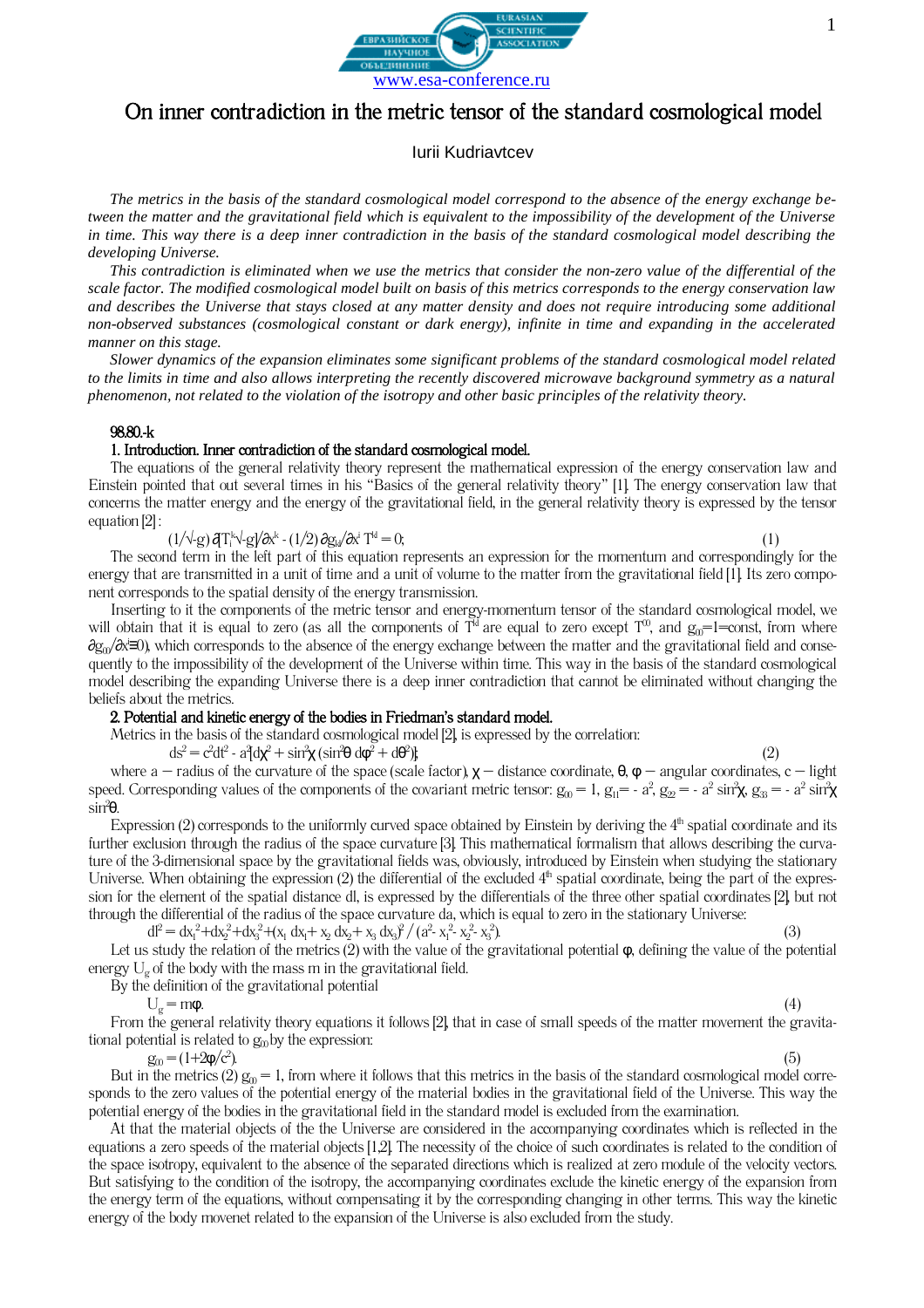

### 3. Metric tensor with consideration of the non-zero differential of the scale factor in the expanding Universe

Let us see how the expression for the interval (2) will change when considering the dependency of the scale factor from time a(t). Introducing analogically to [2],[3] a notion about four-dimensional Euclidean space and expressing the fourth spatial coordinate through the differentials of the three other spatial coordinates and the differential of the curvature radius of the space da, which is for  $a(t) \neq$  const not equal to zero, we will obtain the expression for the element of the spatial distance dl looking like:

 $dl^2 = dx_1^2 + dx_2^2 + dx_3^2 + (a da - x_1 dx_1 - x_2 dx_2 - x_3 dx_3)^2 / (a^2 - x_1^2 - x_2^2 - x_3^2)$  $\hat{b}$ ; (6) where  $x_1, x_2, x_3$  are Cartesian spatial coordinates. Moving from the Cartesian coordinates to the polar r,  $\theta$ ,  $\phi$  and examining for simplicity only radical movements  $(\theta = 0, d\theta = 0)$ , we will obtain

| $dl^2 = dr^2 + (da - (r/a) d r^2 / (1 - (r/a)^2))$                                                                  |     |
|---------------------------------------------------------------------------------------------------------------------|-----|
| let us introduce analogically to [2], a coordinate $\chi$ from the expression $r = \sin(\chi)$ . Then               |     |
| $dl^2 = da^2 + a^2 d\mathbf{x}^2$                                                                                   | (8) |
| $ds^2 = c^2 dt^2 - dl^2 = c^2 dt^2 - da^2 - a^2 d\mathbf{x}^2 = c^2 dt^2 (1 - da^2/c^2 dt^2) - a^2 d\mathbf{x}^2$ ; | (9) |
| Обозначив da/cdt = а', окончательно получим:                                                                        |     |

 $ds^2 = c^2 dt^2 (1 - a^2) - a^2 d\mathbf{x}^2$ 

;  $(10)$ This way the consideration of the dependency a(t) gives the expression for the interval where the constant value of the component of the metric tensor  $g_0 = 1$  is changes to the variable

$$
g_{00} = (1-a^2).
$$

 $\hspace{1.6cm}$ (11) Putting to (2), we will finally obtain:

$$
ds^{2} = c^{2}dt^{2}(1-a^{2}) - a^{2}dx^{2} + sin^{2}\chi (sin^{2}\theta d\phi^{2} + d\theta^{2})
$$
\n(12)

### 4. Law of mechanical energy conservation in the metric tensor of the expanding Universe.

Closed Universe in the standard cosmological model represents an expanding 3-dimensional hypersphere in a 4 dimensional Euclidean [4] space. In this space the notions of length (the hypersphere radius is defined) and time are defined. So, a consequent applying of this formalism requires to expand to it the notions of the velocity and the kinetic energy, Einstein's relativity principle and the expressions of the special theory of relativity.  $\lim_{\alpha \to 0} \left( 5 \right)$  and (11), we obtain

| Comparing (5) and (11), we obtain |      |
|-----------------------------------|------|
| $a^2 = -2\phi/c^2$ ;              | (13) |
| $\varphi = (1/2)a^2/c^2$          | (14) |
| Considering that $a' = da/cdt$    |      |
| $\phi = (1/2)(da/dt)^2$           | (15) |

. The derivative da/dt — is the linear velocity of the hypersphere expansion where any material body of the Universe moves in a 4-dimensional Euclidean space in a direction that is perpendicular to all the coordinate axis of the 3-dimensional space. Let us denote it as  $V_4$  and considering (4) we will obtain:

 $U_{\varphi} = -m V_4^2/2$ .  $^{2}/2$ . (16) But  $mv^2/2$  — non-relativistic (for the case of the small velocities which includes the expression (5) for the gravitational potential), expression for the kinetic energy  $E_k$  of the movent of the body with the mass m (in this case it is movement in 4dimensional space), from where

$$
U_g = -E_k
$$

.  $(17)$ This expression represents the mechanical energy conservation law that acts equally for all the material bodies in the Universe. In the point of the maximal expansion when  $E_k=0$ ,  $U_{\varphi}$  also becomes zero, in other moments the potential energy of the body in the gravitational field is negative and numerically equal to its kinetic energy of movement in 4-dimensional space with the opposite sign. Full mechanical energy  $W_m$  in any moment is equal to zero

 $W_m = U_c + E_k = 0,$  (18)

which expresses the energy conservation law that represents in this formulation the law of development of the closed Universe. It is natural to expect that this law is also being realized at bigger velocities of movement, i.e. far from the point of the maximal expansion of the Universe but with the transition to the relativistic expressions for the kinetic and potential energy.

Let us note that it does not require to refuse from the accompanying coordinates that insure the requirement of isotropy of the space, as the movement of the objects takes place in the direction that is perpendicular to all the coordinate axis of the 3 dimensional space, and the velocities of the objects in this space can be still considered equal to zero.

This way the use in the model of the expanding Universe of the metrics that do not consider the dependency of the scale factor from time leads us to the exception of the kinetic and potential energies of the bodies from the study, and the consideration of this dependency includes them to the study and gives a simple expression for the law of conservation of the mechanical energy that is related to any material object in the Universe.

# 5. Realization of the energy conservation law of the general relativity theory

Expression (18) allows to calculate the velocity of energy transmission of the gravitational field ( $U_g$ ) of the matter ( $E_k$ ) into the unit of time in the unit of volume  $(D_E)$  and compare it to the non-zero component of the tensor equality (1).

| $D_{\rm E} = d(U_{\rm o}/dt = -d(E_{\rm k})/dt = -d/dt[\mu V_{\rm 4}^2/2]$ ; | 19)  |
|------------------------------------------------------------------------------|------|
| where $\mu$ — average density (mass in the unit of volume),                  |      |
| To make it more simple let us write down (1) as:                             |      |
| $A_m - B_m = 0$ ;                                                            | (20) |
| where for the homogenous isotropic Universe in the corresponding coordinates |      |
| $A_{\rm m} = (1/\sqrt{g}) \partial T_0^0 \sqrt{g} \partial x^0$ ;            | (21) |
| $B_m = (1/2) \partial g_m / \partial x^0 T^0$ .                              | (22) |
| $x^0 = ct$ , $\sqrt{g} = \sqrt{(1-a^2)a^3} \sin^2\!\chi \sin\theta$ .        |      |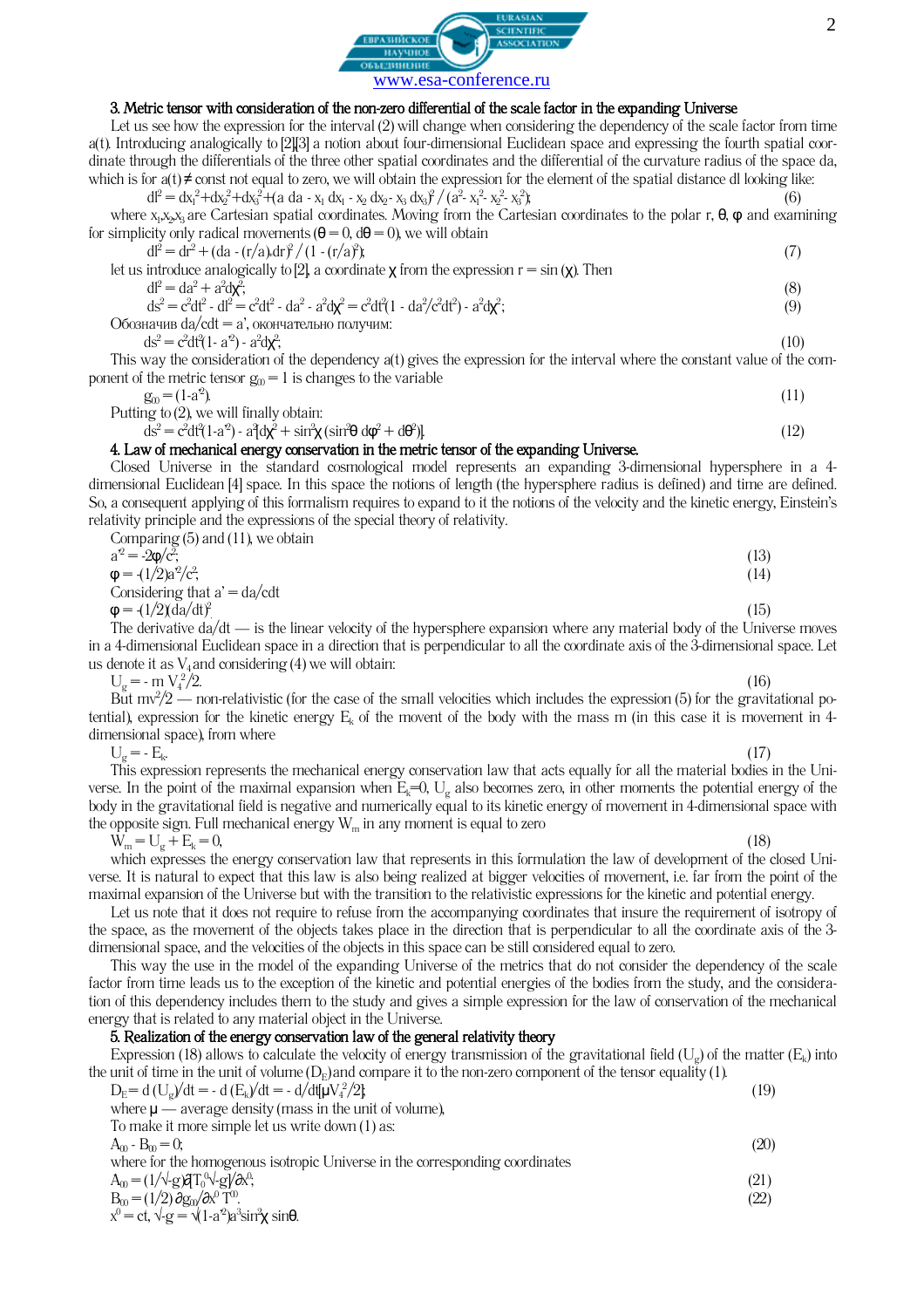

Non-zero components of the mixed and contravariant tensors of the energy-momentum accordingly to the expressions for the energy-momentum tensor of the solid macroscopic bodies [1], considering that the pressure can be taken as equal to zero, are defined by the expression:

| c acimica by are alphabetan                                                                                             |      |
|-------------------------------------------------------------------------------------------------------------------------|------|
| $T_0^0 = g \frac{dx}{ds} \frac{dx^0}{ds} = \epsilon$ ;                                                                  | (23) |
| $T^{00} = \mathbf{g} \left( \frac{dx^{0}}{ds} \right) \left( \frac{dx^{0}}{ds} \right).$                                | (24) |
| For the immobile object in the corresponding coordinates $dx^1 = dx^2 = dx^3 = 0$ and                                   |      |
| $ds = d(ct) \sqrt{1-a^2}$ ;                                                                                             | (25) |
| from where                                                                                                              |      |
| $T^{00} = \varepsilon / (1-a^2)$ .                                                                                      | (26) |
| Putting (23)(26) to (21)(22), considering $\chi = \theta = \text{const}$ and $\partial x^0 = \partial c$ we will obtain |      |
| $A_0 = (1-a^2)^{1/2}a^3 \partial/\partial ct) \epsilon (1-a^2)^{1/2}a^3$                                                | (27) |
| $B_{0} = (1/2) \epsilon (1-a^{2})^{1} \partial/\partial ct [(1-a^{2})]$                                                 | (28) |
| Deposity of the energy $\epsilon$ in the expanding closed Universe depends from time and related                        |      |

of the energy  $\varepsilon$  in the expanding closed Universe depends from time and related to its full mass M by the expression

$$
\varepsilon = \mu c^2 = Mc^2/V_{\alpha i} = Mc^2/2\pi^2 a^3.
$$

.  $(29)$ Putting (29) into (27),(28), and considering the mass of the Universe M to be a constant value that can be taken out of the sign of the derivative, we will obtain

| $A_0 = (Mc^2/2\pi^2)(1-a^2)^{1/2}a^3 \partial/\partial ct [(1-a^2)^{1/2}]$              | (30) |
|-----------------------------------------------------------------------------------------|------|
| $B_m = (1/2)(Mc^2/2\pi^2a^3)(1-a^2)^1\partial/\partial ct[(1-a^2)]$                     | (31) |
| Differentiating and simplifying we will finally obtain                                  |      |
| $A_m = -(Mc^2/2\pi^2)(1-a^2)^1a^3 a^3 a^3;$                                             | (32) |
| $B_m = -(Mc^2/2\pi^2)(1-a^2)^1a^3 a'a'' = A_m$ ;                                        | (33) |
| So, the energy conservation law in definition (1) at $g_0 = (1-a^2)$ is being realized. |      |

# 6. Comparison of the velocities of the energy transmission

Now we will calculate  $D_E$  Putting to (18)  $\mu$  from (29), we will obtain

 $D_E$ = - d/dt[μV<sub>4</sub><sup>2</sup>/2] = - d/dt[(M/2π<sup>2</sup>a<sup>3</sup>)(c<sup>2</sup>a<sup>2</sup>/2)] = - (Mc<sup>2</sup>/2π<sup>2</sup>) d/dt[a<sup>3</sup>a<sup>2</sup>/2] =  $(34)$ 

$$
=-(Mc^{2}/2\pi^{2})c d/d(ct)[a^{3}a^{2}/2]=-(Mc^{2}/2\pi^{2})d^{3}a^{3}a^{3}-(3/2)a^{4}a^{3}\}
$$

As (18) is derived for the extreme case of the small velocities assuming that a'→0, we will neglect the second addend and will finally obtain:

 $D_E = -(Mc^2/2\pi^2)q a^3 a^3 a^{\prime\prime}$ ; (35)

which coincide with (32),(33) accurate to multiplier c, which had appeared at the transmission from the variable t to x $\degree$ =ct. Let us check by dimensionality. The dimensionality of the energies transmitted in the unit of volume at the unit of time [kg<sup>1</sup>m<sup>1</sup>c<sup>3</sup>], which coincide to the dimensionality of the right part (35). Non-coincidence with (32),(33) is obviously explained by the fact that these expressions were obtained for the unit of time (ct) in the assumption  $c=1$ . Considering this and assuming that the coincidence between  $B_0$  and  $D_E$  is actual not only for a' $\rightarrow$ 0, we will obtain:

 $A_{00} = B_{00} = D_{E} = -(Mc^{3}/2\pi^{2})(1-a^{2})^{1}a^{3} a^{3}a^{3};$  (36) So, the metrics of the homogenous isotropic expanding Universe obtained with the consideration of the dependency of the scale factor from time  $(12)$ , satisfies to the energy conservation law of the general relativity theory  $(1)$ , and the velocity of the transmission of the energy of the gravitational field of the matter at the unit of time and in the unit of volume, following from (2), corresponds to this value in the energy conservation law (1).

# 7. Derivation of the field equations.

To derive the field equations that correspond to the metrics (12) with the variable value  $g_{0}$ , let us use the technique that we previously used in [2] to obtain the field equations of the standard cosmological model in the parametric form where instead of time we use the parameter  $\eta$ , that is defined by the correlation:

$$
c \, dt = a \, d\eta. \tag{37}
$$

Here t - time, c — light speed, a — scale factor, value of the time component of the metric tensor  $g_0 = a^2$ .

If we write down the correlation (37) as:

 $c \, dt = b \, dm;$  (38)

где b — a certain variable value that has, the same way the scale factor does, a commensuration of the length but generally speaking not equal to a, we will obtain  $g_0 = b^2$ , and calculation of the components of the Ricci tensor for Einstein equations solution in the closed model of the Universe the same way as in [2] gives:

| $R_m = (3/ab)(a'b' - a'b)$ ;                                                                | (39) |
|---------------------------------------------------------------------------------------------|------|
| $R_{\rm u} = a''a/b^2 + 2a'^2/b^2 - aa'b'/b^3 + 2$ ;                                        | (40) |
| $R_{\infty} = (a''a/b^2 + 2a'^2/b^2 - aa'b'/b^3 + 2) \sin^2\!\chi$ ;                        | (41) |
| $R_{33} = (a''a/b^2 + 2a^2/b^2 - aa'b'/b^3 + 2) \sin^2\theta$ ; sin <sup>2</sup> $\theta$ ; | (42) |
| $R = (-6/a^3)(a + a^2a^2/b^2 + a^2a/b^2 - a'b^2a^2/b^3)$ .                                  | (43) |

Inserting  $(39)(43)$  to the Einstein equation in mixed components and simplifying we are obtaining the same way as in [2] the field equation of the closed Universe in the form

$$
a^{2}/b^{2} - T^{0}(8\pi G/3c^{4})a^{2} + 1 = 0,
$$
\n(44)

where 
$$
a' = da/d\eta
$$
.

If in  $(39)(44)$  we suppose b=a, they coincide with the obtained in  $[2]$  expressions for the standard cosmological model in parametric representation. If we suppose  $b(t)$ =const=1, d $n$ =cdt, we will obtain the metrics (2) and equation (44) will represent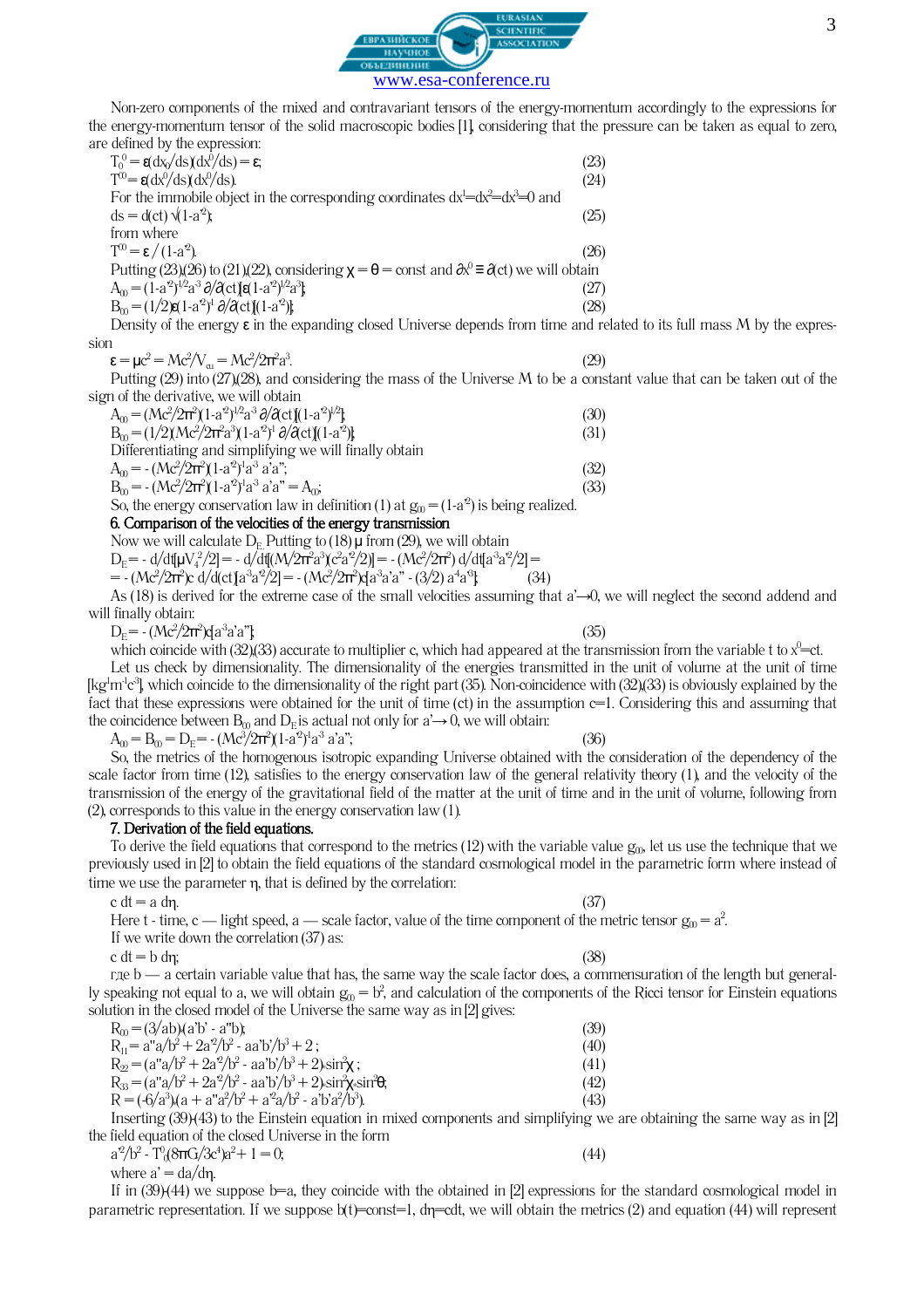



the dependency of the scale factor from the time for the standard model not in parametric but in the explicit form. Inserting  $\rm T_{0}^{0}$  $= \epsilon$ , we will obtain an equation for the closed Universe

 $a^2 - (8\pi G \epsilon/3c^4)a^2 + 1 = 0;$  (45)

where  $G$  — the gravitational constant,  $a' = da/cdt$ . Equation for the open model is different only by the sign of the free term:

 $a^2$  - (8πGε/3 $c^4$ ) $a^2$ 

 $-1 = 0.$  (46) NOTE ABOUT THE OPEN MODEL: Open model unlike the closed one, describes the Universe of the infinite space which gives it some additional contradictory which is related to the fact that in the infinite space we can randomly separate however many areas that satisfy to Schwarzscild self force condition, i.e. closed ones which is contradictory to the open character of the model. In this relation we further examine only closed model of the Universe. We will show that when building the model on basis of the metrics (12) the Universe stays closed at any matter density.

Expression (44) allows us to obtain the equation that describes the dynamics of the development of the Universe and for b(t) ≠ const. Let us insert the corresponding to (12) value b<sup>2</sup>(t) = (1-a<sup>2</sup>).

 $a^2/(1-a^2)$  -  $T_0^0(8\pi G/3c^4)a^2 + 1 = 0;$  (47)

Let us express  $T_0^0$  throu  $\epsilon$  from (23), and  $\epsilon$ -through the volume of the space and mass of the Universe M according to (29). Inserting to (47), we will obtain the field equation in the form

| $2a0/a = 1 + a2/(1-a2)$ ;                                                                   | (48) |
|---------------------------------------------------------------------------------------------|------|
| where the constant                                                                          |      |
| $a_0 = 2GM/3\pi c^2$ .                                                                      | (49) |
| Having introduced the relative value of the scale factor $\alpha = a/2a_0$ , we will obtain |      |
| $a' = da/cdt = (1-a)^{1/2}$ ;                                                               | (50) |
| from where                                                                                  |      |
| $dt = (2a_0/c) d\alpha / (1-\alpha)^{1/2}$ .                                                | (51) |
|                                                                                             |      |

### 8. Question of the systems of references

When studying the Universe as an expanding hypersphere in the 4-dimensional Euclidean space where the ideas about the velocity and the equations of the special relativity theory are actual, we can use two systems of references:

-the coordinates related to the mass center of the Universe located in the geometrical center of the hypersphere,

- the coordinates of the observer located in some point of the surface of the hypersphere and immobile in relation to this point.

As these coordinates at any moment of time are moving in relation to each other with relative velocity  $\beta = v/c = a'$ , the velocities of the time streams in them are different. Which one is related to the time t included to the field equation?

If t is the time in the observer's coordinates on the surface of the hypersphere (we will denote it as K), then the own time  $t_c$ of the hypersphere center that moves away from the observer with the relative velocity  $\beta = a'$ , will be defined by the expression of the special relativity theory

| $dt_c = dt (1 - \beta^2)^{1/2} = dt / \gamma$ ; |  |  | (52)           |
|-------------------------------------------------|--|--|----------------|
| where                                           |  |  |                |
| $\mathsf{y} = (1-a^2)^{1/2}.$                   |  |  | (53)<br>______ |

However it has no any practical sense as the observation and the measurements take place in the same coordinates K, which is related to all the equations that describe the Universe. Let us note that the contradictory mentioned above is common to this variant.

In the opposite case time t which is included to the field equations is related to the coordinates of the center of the hypersphere (mass center) K<sub>c</sub>, which is related to the clock that moves away from the observer on the surface of the expanding hypersphere with relative velocity  $\beta = a'$ . In this case t is own time of the moving clock in the mass center related to the time t<sub>obs</sub> in the observer's coordinates by the expression

 $dt = dt_{\text{dw}} / \gamma.$  (54)

Let us note that with such an approach the accompanying system of references becomes 4-dimensional and, still expanding with the 3-dimensional space – surface of the hypersphere, gets the central point, looking at which we go from the 3 dimensional accompanying system of references that excludes the kinetic energy of the expansion from the examination to the inertial system of references that is immobile in relation to the mass center. At that we include to the examination the expansion energy as all the matter moves in relation to these coordinates with the velocity  $\beta = a'$ . The examined above manifestation of the mechanical energy conservation in the metric tensor confirms the righteousness of these coordinates as the potential energy of the matter in the gravitational field is numerically equal (with the sign "-") to its kinetic energy exactly in the mass center coordinates.

At that the condition of the isotropy of the 3-dimensional world is kept as the expansion takes place in the direction perpendicular to all of its spatial coordinates.

# 9. Possibility of consideration of the kinetic energy of expansion.

In the system  $K_c$  the mass of every material element of the Universe will be defined by an expression of the restricted relativity theory

 $m' = m(1-β^2)$ 

 $-1^{1/2}$ ; (55) where  $\beta$  — its relative speed. But all the objects in the Universe move relatively to the center of the hypersphere with the same module of the relative speed equal to a', that is why the formula (55) can be related to the mass of the Universe in general:

 $M' = M(1-a^2)$  $\gamma^{1/2} = \gamma M.$  (56)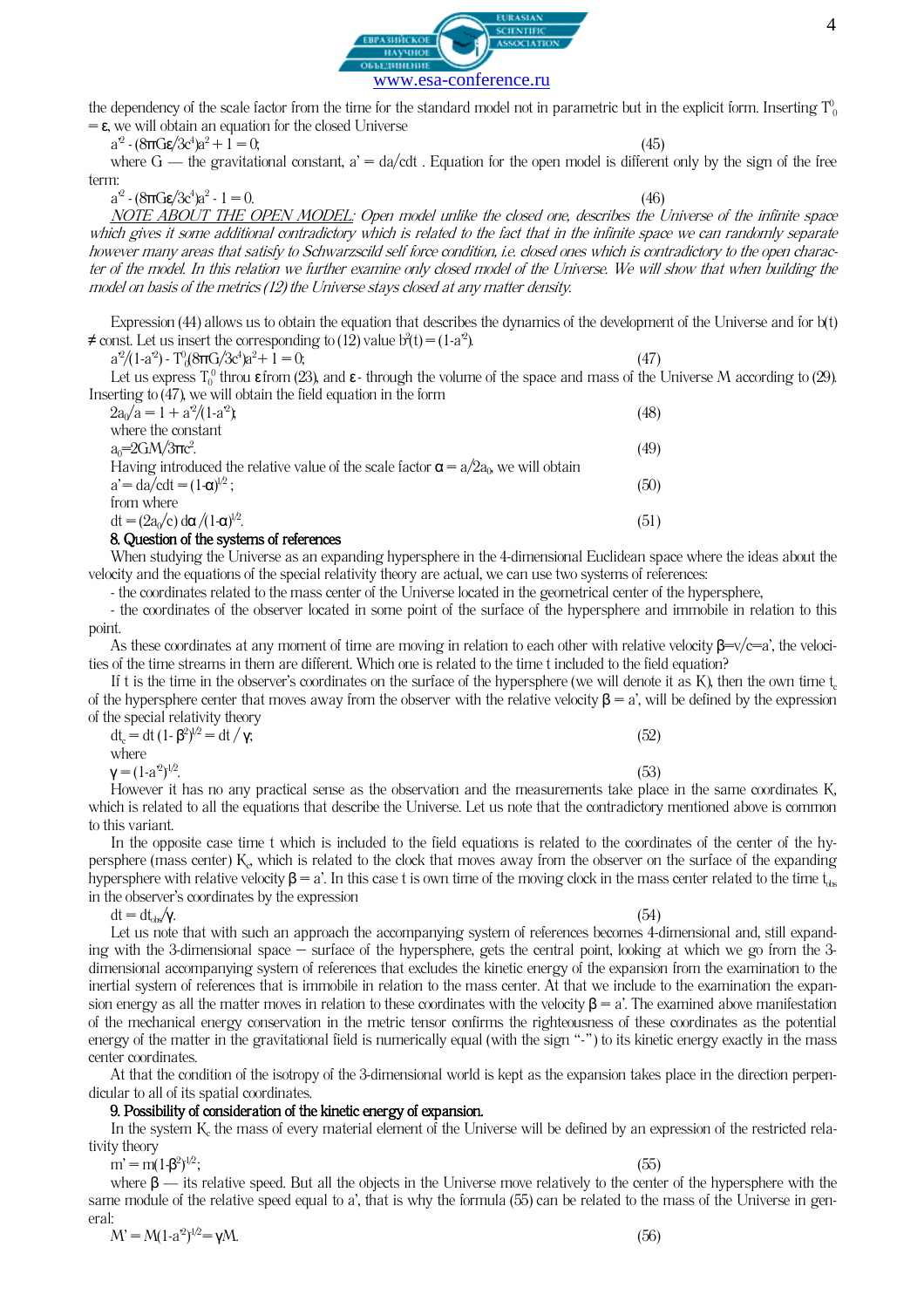

www.esa-conference.ru

SCIENTIFIC

Then the mass M in the field equation must be changed to  $M' = \gamma M$ , which is the equivalent to the change of the constant  $a_0$ the equation (48) by the product  $\gamma a_0$ . Having done this change and considering that the denominator of the expression in the right part can also be expressed through γ, we will obtain:

 $(2a_0/a)^2 = \alpha^2 = \gamma^2$ 

| $(2a0/a)^2 = \alpha^2 = \gamma^2$ | (57                                                                                                                          |
|-----------------------------------|------------------------------------------------------------------------------------------------------------------------------|
|                                   | from where, inserting (53), we will obtain the equation that defines the dynamics of the development of the Universe for the |
| metrics (12), in the form:        |                                                                                                                              |
|                                   |                                                                                                                              |

| $a' = da / cdt = (1 - \alpha^2)^{1/2}$ ;         | (58) |
|--------------------------------------------------|------|
| from where                                       |      |
| $dt = (2a_0/c) d\alpha / (1 - \alpha^2)^{1/2}$ . | (59) |

# 10. Expression of the velocity of the expansion through the observed values.

Let us connect the velocity of the expansion of the hypersphere a'with the observed values. The velocity of the objects moving away depending from the distance is given by Hubble constant which is defined as  $H = (1/a)(da/dt)$ . (60)

| Having expressed a through $\alpha$ and da/dt through a', we will obtain:                                                    |      |
|------------------------------------------------------------------------------------------------------------------------------|------|
| $H = (c/2a_0\alpha) a$ ;                                                                                                     | (61) |
| $a_0 = 2GM/3\pi c^2 = (2G/3\pi c^2)2\pi^2 a^3 \mu = (2G/3\pi c^2)2\pi^2 (2a_0\alpha)^3 \mu;$                                 | (62) |
| where $\mu$ — the matter density. Having divided both parts to $a_0^3$ and transforming, we will obtain the equality         |      |
| $(c/2a_0\alpha) = (8\pi G\mu/3)^{1/2}\alpha^{1/2}.$                                                                          | (63) |
| Inserting to $(61)$ , we will obtain                                                                                         |      |
| H = $(8\pi G\mu/3)^{1/2}$ α <sup>1/2</sup> a':                                                                               | (64) |
| from where                                                                                                                   |      |
| $a' = \alpha^{1/2} (3H^2/8\pi G\mu)^{1/2}.$                                                                                  | (65) |
| Noting that $(3H^2/8\pi G)$ represents an expression for the critical density $\mu_k$ , and introducing the relative density |      |
| $\Omega = \mu / \mu_k$ ;                                                                                                     | (66) |

 $(66)$ we will obtain the expression that relates the velocity of the expansion a' with the observed values H and  $\mu$ , expressed through the relative density  $\Omega$ , as

 $a' = \alpha^{1/2} \Omega^{1/2}$ 

### $\frac{1}{2}$ . (67) 11. Equation for the main parameters of the closed Universe

Inserting(67) into (58), we will obtain the expression

 $\Omega = \alpha^1 (1 - \alpha^2)^1$ 

,  $(68)$ allowing to find from the observed values H and  $\mu$ , included to  $\Omega$ , the relative value of the scale factor  $\alpha$  and further from (63) the value of the constant  $a_0$  i.e. main geometrical parameters of the Universe.

However in the closed model 0< $\alpha$ <1, from where the right part of this equation is always > 1, while the left part i.e.  $\Omega$ , accordingly to the observed data is <1. At that the equation (68), as well as the analogical equation for the standard model

 $\Omega = (1 - \alpha)^{1}$ ;  $(69)$ 

does not have actual solutions.

This contradiction between the observed matter density and the equality (68) requires further study. As it is related to the value of the critical density  $\mu_{\scriptscriptstyle\!\omega}$  let us see is its value can be influenced by the made before conclusions about the reference system. The expression for  $\mu_k$  includes two physical values – gravitational constant G and Hubble constant H.

# 12. Checking the influence of the gravitational constant.

Einstein's relativity principle requires independencу from the system of references of one of the world constants – light speed, but does not put the same requirements on the other values considered to be world constants, including the gravitational constant whose constancy or inconstancy is being discussed for more than half a century.

Let us study this question from the point of view of the two system of references – the one of the observer on the surface of the hypersphere (K), and the one of the hypersphere center (K), moving away from the observer with relative velocity  $\beta = a'$  in a direction perpendicular to all the three spatial coordinates.

We measure the gravitational constant in the observer's coordinates. If time t in the field equations is the time in the observer's coordinates, its value in the equations is equal to the measured one. But if the field equations are related to the hypersphere center coordinates we should check if the value of the gravitational constant can have in this coordinates, i.e. in the field equations, a value equal to the measured one.

For this let us examine in the coordinates K and K, a simple system of the interacting bodies, for example, a body with the mass m, rotating around a planet with the mass M by a circular orbit with the radius R.

Condition of the equilibrium of the body on the circular orbit:  $F_{grav} = GmM/R^2 = F_{centr} = m\omega^2R;$  ${}^2R$ ; (70) where  $\omega$  — angular velocity, from where

 $G = \omega^2 R^3 / M = 4π^2 R^3 / MT^2$ 

 $\frac{2}{3}$ . (71) All the values related to  $K_{\sigma}$  will be marked by the index ( $_{\rm c}$ ) As the plane surface of the rotation is perpendicular to the velocity of the mutual moving away of the system of references,  $R_c = R$ , from where  $4\pi^2 R^3 = \text{const.}$ 

 $G = \text{const} / MT^2$ . .  $(72)$ 

Let us examine the obtained expression from the point of view of the momentum conservation law ( $M\omega = [R \times p] = \text{const}$ ). For the system of two bodies with the masses m and M, rotating around the common center of the inertness by circular orbits

 $|M_0| = M_0 = \omega R^2 (Mm/M+m)$ ; (73) where  $R$  — distance between the mass centers,  $\omega$  — angular velocity of the rotation.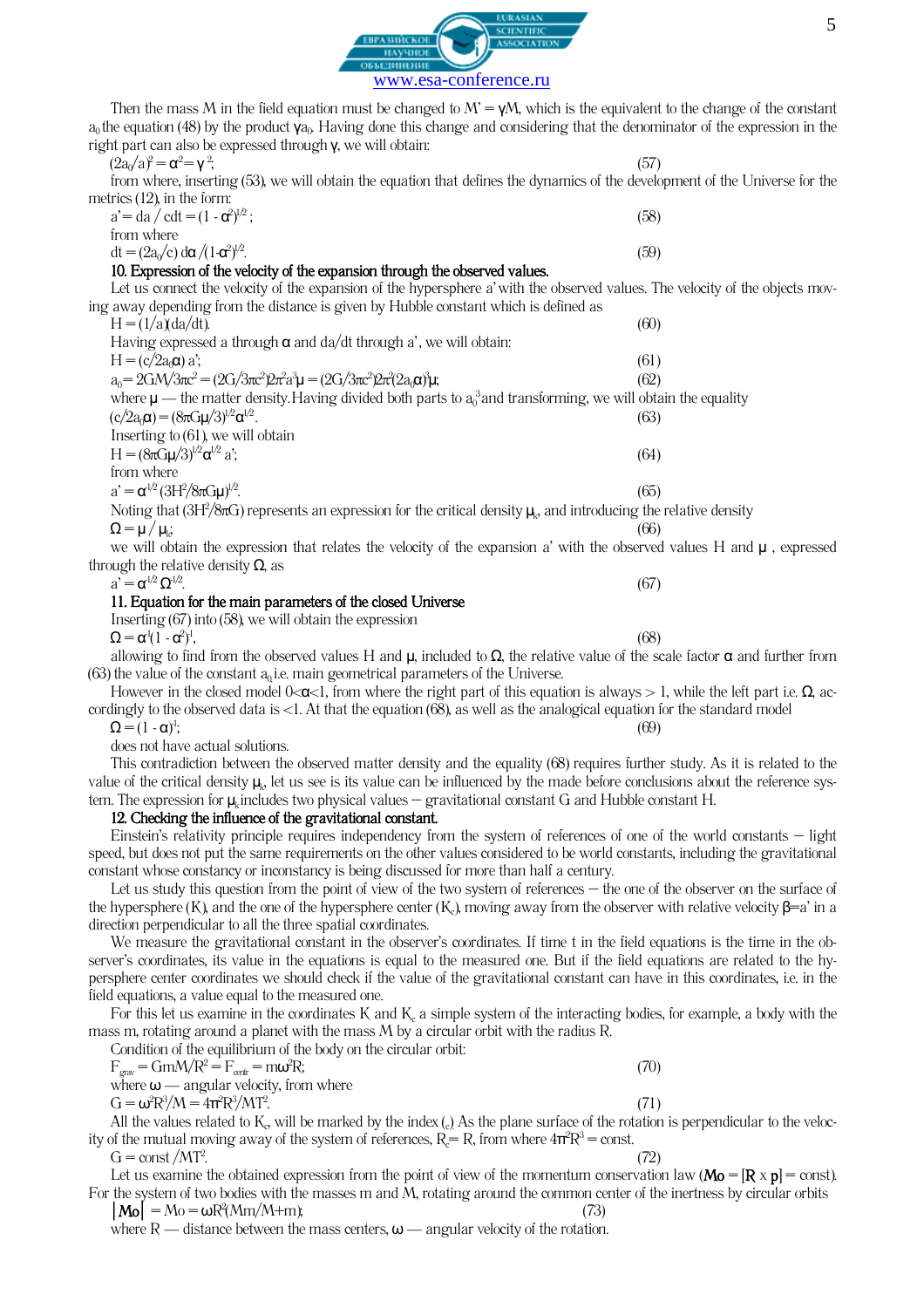

At  $M \gg m$ , considering (71), we will obtain  $M_0 = \omega R^2 m = m(GMR)^{1/2};$  (74) from where

 $G = M\sigma^2/Mm^2R = \text{const }/Mm^2$ .

 $\frac{1}{2}$ . (75) Now let us see the correlations of all the values included to the obtained expressions in the systems of references K and  $K_{\rm e}$ As we already mentioned,  $l =$  l; R $=$  R. Let us examine T, M, m.

Accordingly to the conclusion, made on the basis of the study of the question about the systems of references, we presume that the field equations are related to the coordinates  $\rm K_{c}$  The interval of the own time of this system dt is related to the interval of time  $dt_{\text{obs}}$  in the observer's coordinates K as dt=d $t_{\text{obs}}/$ (54). So, the period of time T, measured in the coordinates K, will be related to the value in the coordinates  $K_c$  by the correlation

$$
T_{\rm c}=T/\gamma;
$$

 $T_c = T/\gamma$ ; (76) From comparison of  $(72)$  and  $(75)$  we obtain that the period T and the masses m, M in the examined examples change when transitioning from one system of reference to another by the same law, from where

$$
M = M/v
$$

$$
M_{\rm c} = M / \gamma, \tag{77}
$$
  
\n
$$
G_{\rm c} = \text{const} / M_{\rm c} T_{\rm c}^2 = \gamma^3 \text{ const} / M T^2 = G \gamma^3.
$$

# 13. Checking the influence of Hubble constant.

The velocity of the movement of the observed object in relation to the observer is equal to the difference of the vectors of velocity of expansion of the hypersurface in 4-dimensional space in the points of location of the observed object and the observer. Modules of these vectors for any point of the Universe neglecting bodies' own velocities have value  $\beta = a'$ , and the directions are perpendicular to the hypersurface. Since we examine only radial movements,  $(\theta = \phi = 0)$ , we can graphically show the model of the 4-dimensional space in 2-dimensional section (Picture 1).



Picture 1. Two-dimensional section of the 4-dimensional Euclidean space with hypersphere of the radius «a». Angular coordinate **χ** characterize the hypersurface point moving away from the observer (black spot). Vectors  $V_0$  and  $V_1$ - velocities of the movement of the observer and observed data. Vector  $V$  — velocity of the movement of the object in relation to the observer.

The sum of the vectors  $V_1$  and  $-V_0$  by the formulas of the relativistic adding up of the velocities gives the expression for the dependency of the moving away velocity V of the object from the coordinate χ

 $V^2(\chi) = c^2\beta^2$  (2 - 2 «cos(χ) - sin<sup>2</sup>(χ)  $\beta^2$ ) / (1 - β<sup>2</sup> «cos(χ))<sup>2</sup> ;  $(79)$ Going to the limit  $\chi \rightarrow 0$ , we obtain  $V(\chi) \rightarrow c\beta\chi/(1-\beta^2)^{1/2};$  (80)

Let us express the spatial distance D through the angular coordinate  $\chi(D = a\cdot\chi)$  and considering that  $\beta = a'$ , we obtain:<br>V(D) = dD/dt = ca'(D/a)/(1- a<sup>2</sup>)<sup>/2</sup> = (ca'/a) D**y** = HD**y**; (81) V(D) = dD/dt = ca'(D/a)/(1- a<sup>2</sup>)<sup> $/2$ </sup> = (ca'/a) D**γ** = HD**γ**; (81) where  $H - H$ ubble constant.

Let us denote the coefficient of the proportionality between the observed velocity of the objects moving away and distance to them as  $H_{ds} = V_{ds}/D$  and express it through Hubble constant from (81) and considering (54):

 $H_{\text{obs}} = (1/D)(dD/dt_{\text{obs}}) = (1/\gamma D)(dD/dt) = (1/\gamma D) H D \gamma = H.$  (82)

This way the values of Hubble constant in the observer's coordinates and the hypersphere surface are numerically equal and this magnitude does not influence the value of the critical density.

# 14. In which coordinates the gravitational constant is constant?

The gravitational constant is included to the initial field equations. We established that its value in the coordinates of the mass center of the Universe is different from the values in the immobile observer's coordinates and related to him by the coefficient  $\gamma^3$ , depending from the velocity of the expansion i.e. changing within the time. That is why there is a question popping up  $-$  in which of these cordinates the gravitational constant is constant?

If it is constant in the observer's coordinates (G = const), it will be variable in the mass center coordinates ( $G_c \neq const$ ), where the field equations are included. Then we should consider the variability of this value by making a change in the initial equation (57)  $G \rightarrow G_c = G \gamma^3$ :

Change  $G \to G_c$  in the equation (57) will lead to the change  $a_0 \to a_0 = a_0 \gamma^2$ . Changing then from the variable a' to the variable  $\gamma$  and simplifying, we will obtain the equality:

 $\alpha = \gamma^2$ 

 $,$  (83) which is not realized at all the  $\alpha \neq 1$ . Thus way the assumption that the value G is constant leads us to the contradiction and is wrong.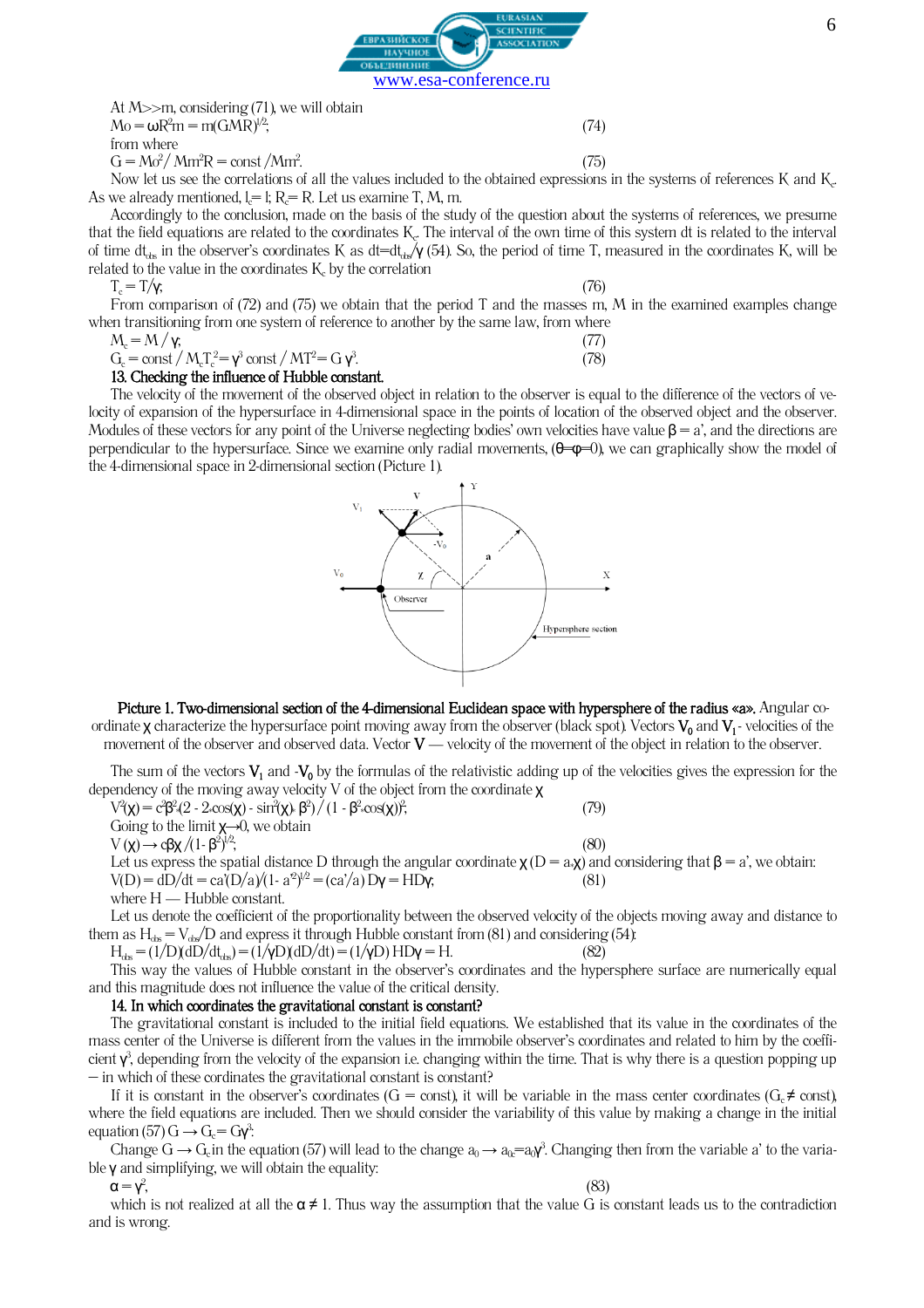

Let us see the opposite variant ( $G<sub>c</sub>=const$ ,  $G\neq const$ ). In this case the included to the equation value of the gravitational constant  $G_c$  stays constant and the equation (57) and the following from it dependencies (58),(59), defining the dynamics of the development of the Universe, stay unchanged. But the expression (68), that relates the measured value G with the current value of **α**, should include the depending on **α** correlation between G and  $G_c$ .

Let us insert G<sub>c</sub> to the expression for  $\mu_k$  ( $\mu_k^c = 3H^2/8\square G_c$ ) and express it through the measured value of G from (78). This leads to the change  $\mu_k \rightarrow \mu_k^c = \mu_k / \gamma^3(\alpha)$ .

| Inserting to (68), we will obtain:         |      |
|--------------------------------------------|------|
| $\Omega v^3 = \alpha^1 (1 - \alpha^2)^1$ . | (84) |
| and considering $(57)$                     |      |
| $\Omega = (1 - \alpha^2)^1 \alpha^2$ ;     | (85) |
| $\alpha = \Omega^{1/2} (1+\Omega)^{-1/2};$ | (86) |

Equalities (85),(86) are actual not only at  $\Omega > 1$ , but also at  $\Omega < 1$ . Contradiction between theoretical correlation and observing data that is characteristic for the standard model and in this case is absent and the Universe stays closed at any relative density of the matter.

### 15. Dynamics of the development of the Universe in the observer's coordinates.

Let us see the dynamics of the expansion of the Universe in the immobile observer's coordinates. Time t is related to the time  $t_{ds}$  in the observer's coordinates by the expression (54). Inserting to the expression for dt (59), considering (57) we will obtain the expression for  $dt_{\text{obs}}(\alpha)$ :

| $dt_{\text{obs}} = (2a_0/c) d\alpha / [\alpha (1-\alpha^2)^{1/2}]$                  | (87) |
|-------------------------------------------------------------------------------------|------|
| $(d\alpha/dt_{obs}) = (c/2a_0)\alpha(1-\alpha^2)^{1/2};$                            | (88) |
| $H = (1/a)(da/dt_{ds}) = (1/\alpha)(d\alpha/dt_{ds}) = (c/2a_0)(1-\alpha^2)^{1/2};$ | (89) |
| considering (86), we will obtain expressions for $a_0$ <i>u</i> a:                  |      |
| $a_0 = (c/2H)(1-\alpha^2)^{1/2} = (c/2H)(\Omega+1)^{1/2}$                           | (90) |
| $a = 2a_0\alpha = (c/H)\Omega^{1/2}(\Omega+1)^1$ .                                  | (91) |

The values of the scale factor for values of the average density 0,05<Ω<0,5 calculated by the formula (91) lay within the range from 3 to 7 billions of light years.

Integrating (59) and (87), we will obtain analytical expressions for  $t(α)$  and  $t_{\text{obs}}(α)$ , and reverse to them  $α(t)$  and  $α(t_{\text{obs}})$ , defining the dynamics of the expansion in the coordinates of the hypersphere center and in the observer's coordinates:

| $\tau(\alpha)$ = arcsin ( $\alpha$ ) + C;                                                              | (92) |
|--------------------------------------------------------------------------------------------------------|------|
| $Q(T) = cos(T)$ ;                                                                                      | (93) |
| $\tau_{obs}(\alpha) = \ln(\alpha/(1+\sqrt{(1-\alpha^2)}) + C;$                                         | (94) |
| $\alpha(\tau_{\text{obs}}) = 1/\text{ch}(\tau_{\text{obs}})$                                           | (95) |
| where                                                                                                  |      |
| $\tau_{obs} \equiv (c/2a_0)t_{obs}$                                                                    | (96) |
| $\tau \equiv (c/2a_0)t$ ,                                                                              | (97) |
| $\alpha$ condition $=$ and $=$ at the discretion that is concerned of the condition of source (see TV) |      |

Counting **τ** and  $\tau_{\text{obs}}$  is done from the moment of the maximal expansion ( $\alpha$  =1).

Dependencies  $\alpha(\tau)$  and  $\alpha(\tau_{\text{ds}})$  graphically shown on the Picture 2. On the curvature  $\alpha(\tau_{\text{ds}})$  we mark the points of the current condition of the Universe for the density which is approximately equal to the density of the visible matter  $(\Omega=0,03)$  – light circle and for the maximal value of the density considering invisible dark matter  $(\Omega=0,4)$  – dark circle.

Expansion in the observer's coordinates takes place by the law of the hyperbolic cosecant, time of the life of the Universe in these coordinates happens to be infinite and the values of the average density of the matter obtained from the observing data correspond to the closed model of the Universe on the stage of the accelerated expansion (lower than the point of the bend on this curvature at  $\alpha = 1/\sqrt{2}$ ).



Picture 2. Dynamics of the expansion of the closed Universe with consideration of the dependency of the scale factor from **time (g<sub>0</sub>= γ<sup>2</sup>) in different coordinates.** Time is expressed in relative units **τ** ≡ (c/2a<sub>0</sub>)t ans is counted from the moment of the maximal expansion ( $\alpha$  =1). On the curvature  $\alpha_{\text{To}}$ ) we mark the positions of the current condition of the Universe at  $\Omega$ =0,03 (light circle) and at  $\Omega$ =0,4 (dark circle). The point of bend is marked with the cross.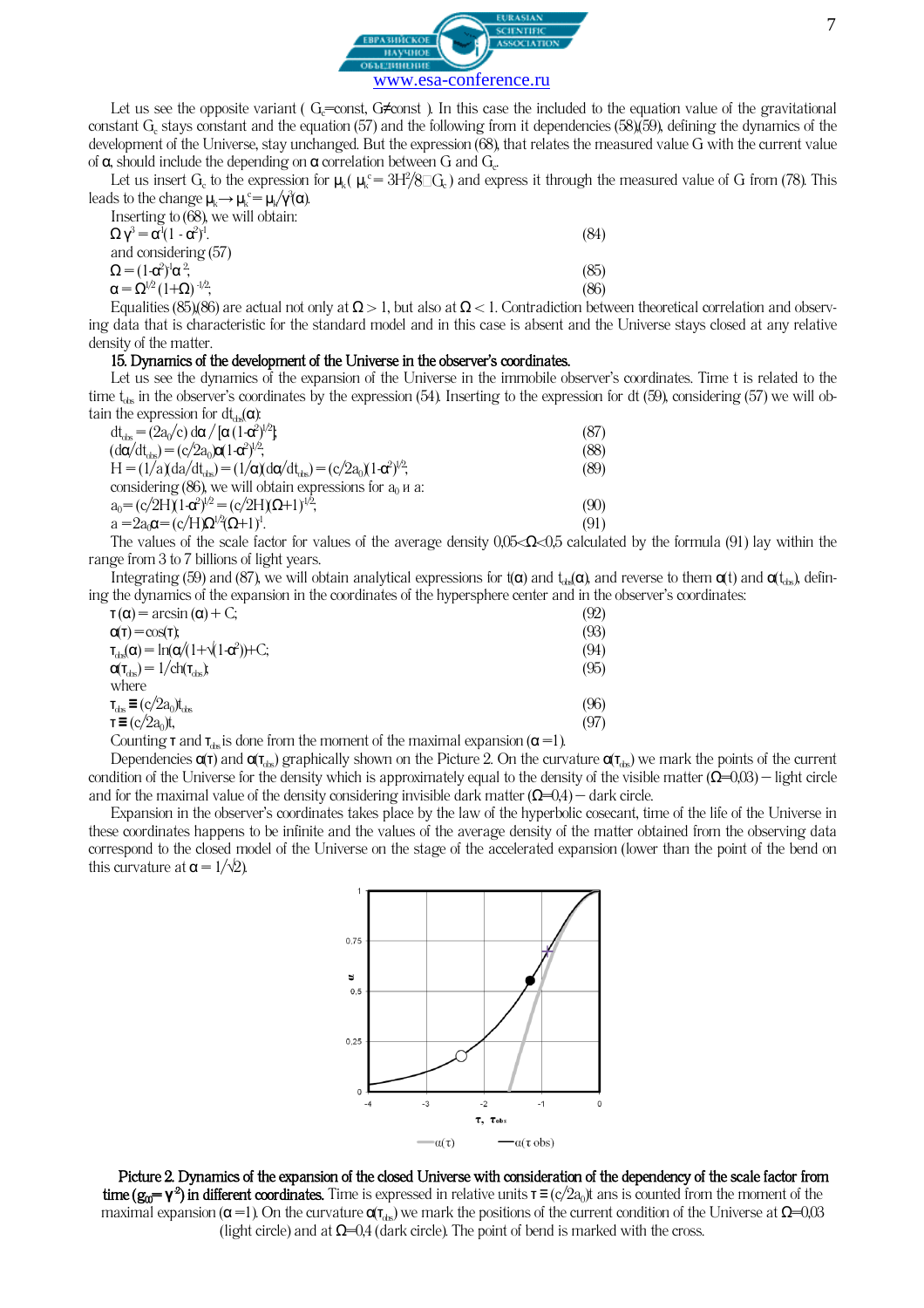

### 16. Main particularities of the modified model

The creation of the model of homogeneous isotropic expanding Universe on basis of the metrics that consider the dependency of the scale factor from time brought us to the modified cosmological model corresponding to the energy conservation law and describing Universe which is closed at any matter density and does not require inserting of the additional non-observed substances (cosmological constant, dark energy, vacuum energy), infinite in time and expanding in the accelerated manner at this moment which corresponds to the observation data about the accelerated expanding [5].

Expanding in the observer's coordinates, unlike the one in the standard model, happens slowly which eliminates the problems in the basis of the scenario of the expanding Universe [6]: "horizon problem", "singularity problem", "flatness problem" (formulated as a question about the reasons of the accurate corresponding of the matter density in the early Universe to the critical value and is being the basis of the "anthropic principle") - in the modified model disappears, as at  $\alpha \!\!\to\!\! 0$  Ω ≈  $\alpha$ °, "problem of the large-scale homogeneity and isotropy" is related to the "horizon problem", "relict monofield problem" and "relict gravitino problem" - also defined by the dynamics of the development, "vacuum energy problem" - solved in the modified model without inserting the additional substances, etc.

Recently discovered symmetry of the microwave background inhomogeneities is interpreted in the standard model as a possible evidence of the violation of the basic requirement of the space isotropy ("Axis of Evil") [7], but in the modified model it is interpreted as a natural phenomenon that follows from the slower dynamics of development and not related to the violation of the relativity theory principles. The time that passed from the moment of the radiation of the signal by the distant source, for example by the inhomogeneity of the matter density at the period of the hydrogen recombination, happens to be sufficient for that the radiation of the source, going in all directions, reached the observer not only by the small but also by the big arc of the big circle of the closed Universe, i.e. from the opposite side which is seen by the observer as a phenomenon of the central symmetry  $[8]$  — a possibility to observe the same source in two opposite (centrally symmetrical) points of the celestial sphere.

The phenomenon of the central symmetry is confirmed both by the central symmetry and antisymmetry of the microwave background [8] and by the existing of the centrally symmetrical pairs of quasars with the identical luminosity magnitude profiles in the ranges  $(u, g, r, i, z)$ [9], which can also be interpreted as pairs of the opposite images of the same distant object.

Except the particularities related to the interpretation of the observation data, the equations (93),(95), describing the dynamics of the development of the Universe in the coordinates of the observer and of the hypersphere center, allows to assume a possible variant of its previous history which is principally different from the variants based on the standard model. According to  $(93)$ , in the mass center coordinates the scale factor changes by the law of  $\cos(t)$ , which means the Universe generally behaves as a classic harmonic vibrator. At that from the mechanical energy conservation law (17) we see that inside of it as inside any other harmonic vibrator, there is a constant transformation of the kinetic energy to the potential and vice versa. Such manner of changes can be considered a natural form of the manifestation of the philosophical thesis about the impossibility of existence of the matter without movement.

When there is a certain quantity of the matter (energy) and there is no external influences, this vibrator can oscillate eternally, the same way the classic harmonic loss-free vibrator does. On every half-period of the oscillations it brings to birth a new 3-dimensional space – hypersphere developing in its own system of references during an infinite time. An obtained "harmonic generator of the eternities" is graphically shown on the Picture 3. Every point of the infinite time axis in the mass center coordinates corresponds to the infinite quantity of the eternal spaces born on different half-periods of the vibrator, however all of them except one are related to the initial and final stages of the evolution of the space.



Picture 3. Dynamics of the development of the modified model of the Universe on the time scales of the hypersphere center (t) and observer in a 3-dimensional world  $(t_{\rm trs})$ . Harmonic oscillations in the mass center system giving birth to the eternal Universes on every half-period of the oscillations.

### 17. Conclusion

General relativity theory is one of the most perfect creations of the modern physics. Its correctness is proved by many experimental and observation data but the extremal complexity of the theory requires some special attention to the notions and physical values used in it and increases the danger of the incorrect interpretation. It is related to the known contradictory [4] based on the general relativity theory of the Friedman's standard cosmological model.

In this work we show that the metrics in the basis of the standard cosmological model correspond to the absence of the energy exchange between the matter and the gravitational field defined by the energy conservation law of the general relativity theory which is equivalent to the impossibility of the development of the Universe within time. This way there is a deep inner contradiction in the standard cosmological model that describes the developing Universe.